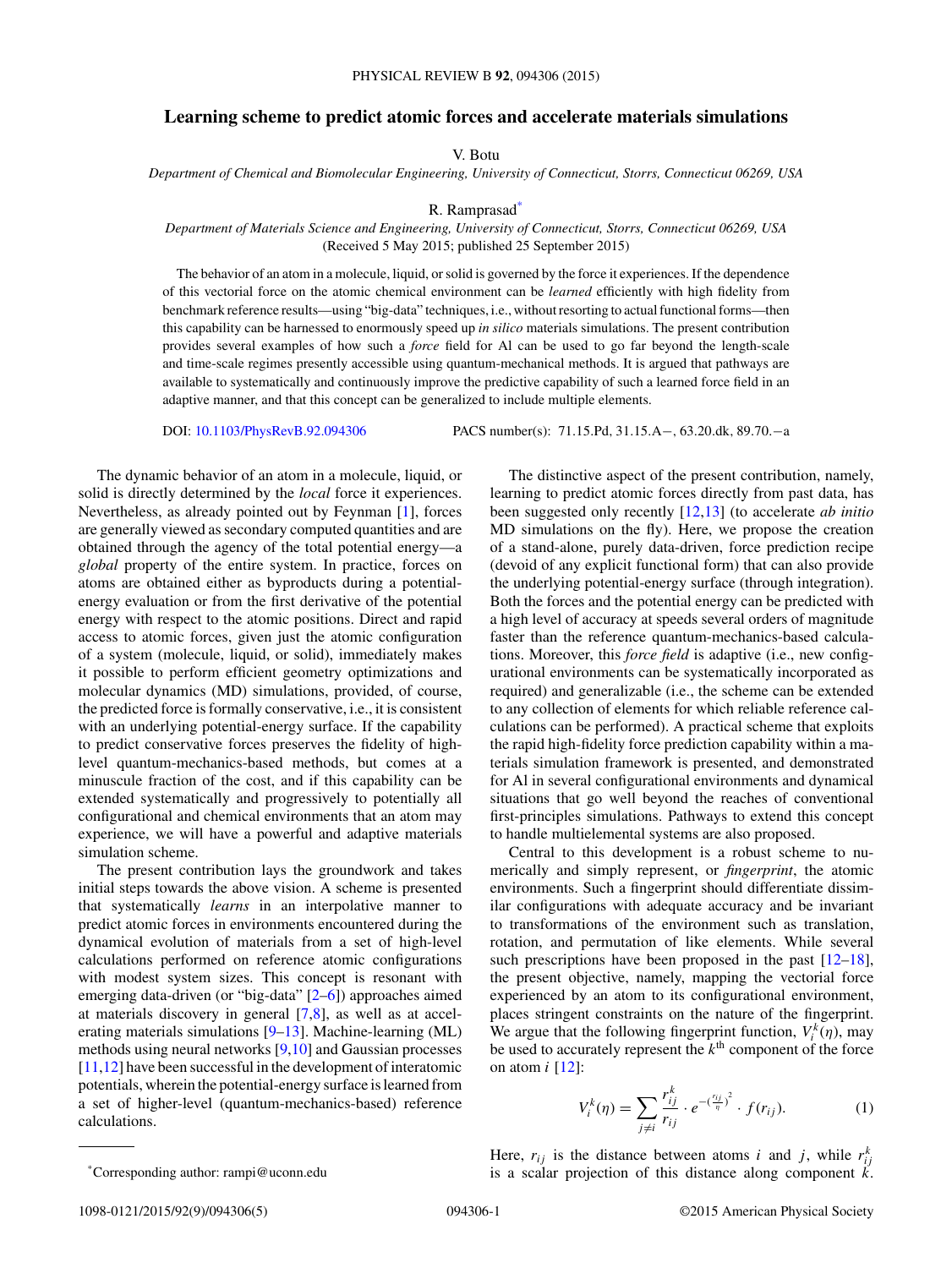<span id="page-1-0"></span>

FIG. 1. (Color online) Comparison of the forces predicted using the ML force field with reference DFT results, for (a) the trained model (light blue) and the validation data set (dark blue), (b) a test unit cell containing over 800 Al atoms in the fcc phase, and (c) a test unit cell containing over 160 atoms in a hypothetical bcc phase. In (b) and (c), atoms were randomly perturbed from their equilibrium positions. Insets show the distribution of the prediction errors (defined as the difference between the predicted and reference DFT forces) leading to respectable mean absolute errors (MAEs).

To determine the force on an atom, we require three such components along nonparallel directions. The parameter *η* governs the extent of coordination around atom *i* that needs to be captured. The fingerprint is essentially a spectrum of  $V_i^k$ values corresponding to predetermined choices of *η* values, i.e.,  $V_i^k$  is defined in an  $\eta$  grid. The diminishing influence of faraway atoms is handled by a damping function,  $f(r_{ij}) =$  $0.5[\cos(\frac{\pi r_{ij}}{R_c}) + 1]$ . The summation in Eq. [\(1\)](#page-0-0) runs over all neighboring atoms within an arbitrarily large cutoff distance  $R_c$  (8 Å, in the present work). By construction, the fingerprint is symmetry adapted. For instance, due to the first term in the summation of Eq.  $(1)$ , an atom in a centrosymmetric position will lead to a fingerprint with all zero values (to be mapped to a zero force), and an atom displaced from a centrosymmetric position will lead to fingerprints with nonzero components whose values will depend on the magnitude and direction of the off-center displacement.

The next step is to map the fingerprints to appropriate force components. Here, we have adopted the kernel ridge regression (KRR) method, capable of handling complex nonlinear relationships [\[12,17,18\]](#page-4-0). The KRR method works on the principle of similarity. By comparing an atom's fingerprint,  $V_i^k(\eta)$ , with a set of reference cases, an interpolative prediction of the  $k^{\text{th}}$  component of the force  $(F_i^k)$  can be made, and is given by

$$
F_i^k = \sum_t \alpha_t \cdot \exp\bigg[-\frac{||V_i^k(\eta) - V_i^k(\eta)||^2}{2\sigma^2}\bigg].\tag{2}
$$

Here, *t* labels each reference atomic environment and  $V_t^k(\eta)$ is its corresponding fingerprint.  $||V_i^k(\eta) - V_i^k(\eta)||$  is the Euclidean distance between the two atomic fingerprints, though other distance metrics can be used.  $\alpha_t$ s and  $\sigma$  are the weight coefficients and length-scale parameter, respectively. The optimal values for  $\alpha_t$ 's and  $\sigma$  are determined during the training phase, with the help of cross-validation and regularization methods [\[12,17,19,20\]](#page-4-0). Further details concerning the fingerprint construction and the learning algorithm can be found elsewhere [\[12\]](#page-4-0).

Using the above-prescribed fingerprinting method along with the learning framework (as implemented in mlpy [\[21\]](#page-4-0)), a ML force field for Al has been developed. A plethora of reference atomic environments, for training purposes, were accumulated from density functional theory (DFT)-based MD runs at various temperatures using the Vienna *ab initio* simulation package (VASP) [\[22–25\]](#page-4-0) (other means may also be used to generate the reference data, as long as they satisfy prescribed demands on accuracy of the atomic forces). To ensure a diverse set of reference cases, Al in different geometric arrangements were considered (but each one with just a few tens of atoms per repeating unit cell), including defect-free bulk in the face-centered-cubic (fcc) phase, bulk fcc phase with vacancy, clean (111) surface, and the (111) surface with adatom, resulting in over 100 000 atomic environments [\[12\]](#page-4-0). Interestingly, a random set of 1000 atomic environments drawn from the accumulated environments proved sufficient to construct an accurate interpolative force prediction model. Figure  $1(a)$  compares the predicted forces with the DFT forces (including the error distribution in the inset) for all accumulated configurations, i.e., those used in the training phase and the remaining configurations whose results were used for validation. The mean absolute error (MAE) of the prediction model was  $0.03 \text{ eV/A}$ , of the order of the expected chemical and numerical accuracy of the reference DFT calculations. Furthermore, this procedure to predict atomic forces is also extremely expedient; it scales linearly with system size and can be well over eight orders of magnitude faster than a typical DFT calculation.

An immediate (and straightforward) application of this fast high-fidelity capability to predict atomic forces is geometry optimization, including the prediction of potential-energy minima and saddle points. Simulations involving hundreds of thousands of atoms (i.e., cases that are beyond the reaches of present-day DFT computations) can be handled, provided the chemical environments encountered during the course of such optimizations are included in the force field. In order to understand the limits of the constructed ML force field for Al within the context of such simulations, a few tests were performed using the atomic simulation environment package [\[26\]](#page-4-0).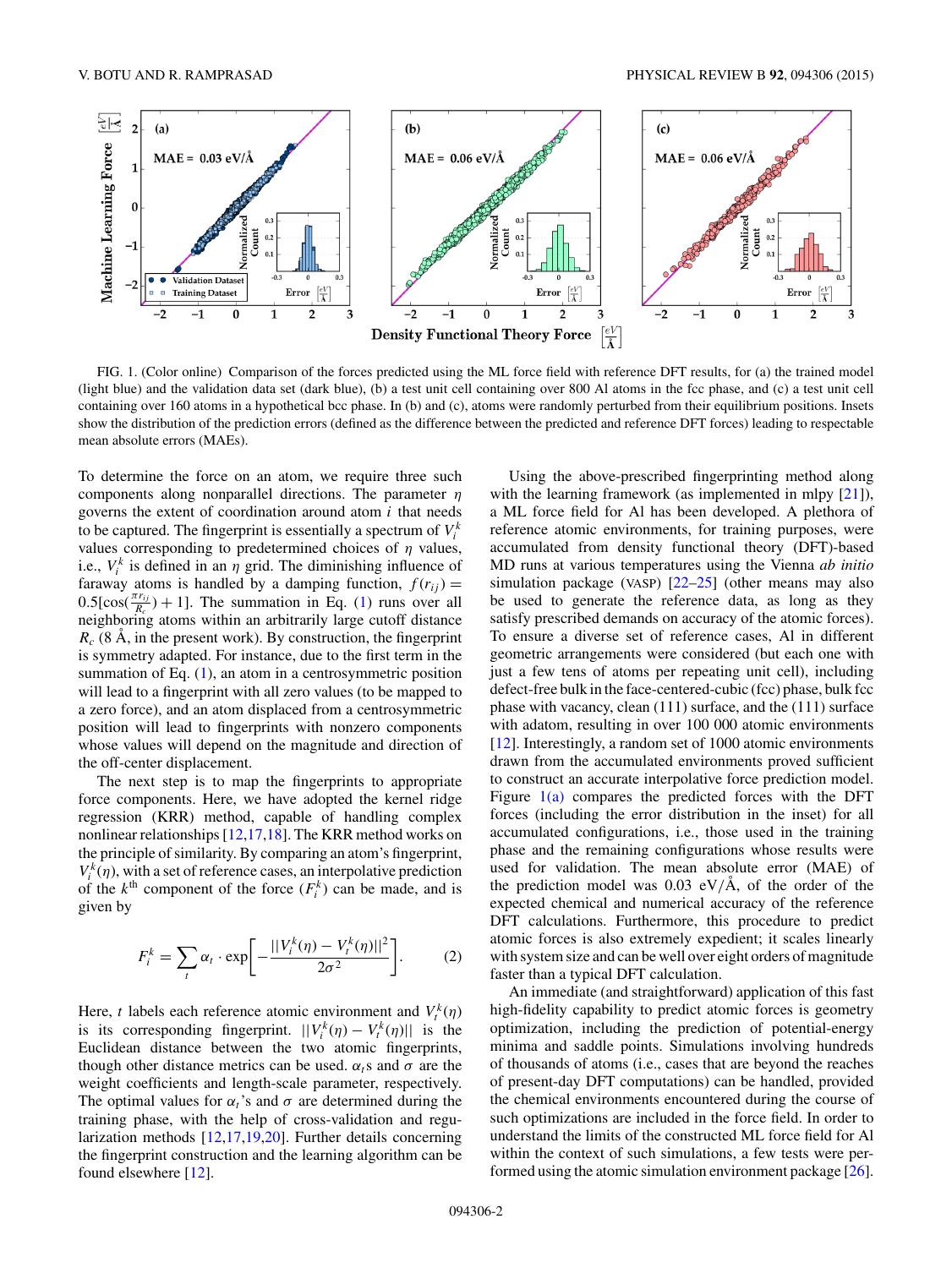The first one involved a large unit cell containing over 800 Al atoms in the fcc phase along with Al vacancies. Atoms were randomly perturbed and the ML force field was used to optimize this perturbed structure. The correct equilibrium geometry was recovered, as ascertained by a separate DFT calculation starting with the same perturbed system. A video of this optimization is included in the Supplemental Material  $[27]$ . Figure  $1(b)$  compares the predicted forces with the DFT forces for the initial perturbed geometry. Although we restrict ourselves to modest sizes in this discussion (as we are constrained by the inability of DFT to provide validation for truly large unit cells), this example demonstrates that the force field is transferrable to much larger systems, thus going significantly beyond previous efforts [\[12,13\]](#page-4-0).

As a second geometry optimization example, a 160-atom unit cell of Al in a hypothetical body-centered-cubic (bcc) phase was considered. Once again, the atoms were perturbed randomly, followed by geometry optimization. Figure  $1(c)$ captures the performance of the force field for the starting geometry. Given that the bcc phase was never used in the training phase during the force-field creation, we would expect that forces on atoms in such an environment will be difficult to predict. Surprisingly, going by the rather small force error distribution (comparable to the 800-atom fcc example), we conclude that the current choice of fingerprints allows us to effectively capture diverse chemical environments in a versatile manner.

Next, we consider nonzero temperature dynamical situations. For the force prescription to correctly capture dynamic processes with high fidelity, ergodicity has to be preserved. In other words, the average behavior and time scales of elementary steps or processes should be correctly represented during a MD simulation using the force field. As a first example, we consider the diffusion of an Al vacancy in bulk Al, using a unit cell containing 32 Al sites and an Al vacancy. MD simulations were performed at nine temperatures in the 500–900 K range for times up to 5 ns, with a time step of 0.5 fs. By observing the dynamics of the vacancy, the average rate constant  $(k)$  for the migration process at each temperature was determined. *k* is given as  $\frac{1}{t_{\text{hop}}}$ , where  $t_{\text{hop}}$  is the average time taken for a vacancy to migrate to a neighboring site. To ensure that sufficient statistics are collected, *k* was averaged over 50 such hop events at each temperature. Figure  $2(a)$ shows an Arrhenius plot of *k* versus the reciprocal temperature, whose slope yields the activation energy  $(E_a)$  for Al vacancy migration to be 0.49 eV. The corresponding DFT value for a similar, but static migration process was determined to be 0.59 eV [cf. Fig.  $2(c)$ ]. Barrier "softening" is expected under dynamical conditions, relative to the results of static calculations in which entropic effects are neglected [\[28,29\]](#page-4-0).

Another elementary process we considered was the selfdiffusion of an Al adatom on the Al (111) surface, using a  $6 \times 6$  Å surface unit cell containing a four-layer-thick Al slab. Similar to the Al vacancy example, by monitoring the dynamics of the adatom across a temperature range of 50–300 K, an  $E_a$  of 0.03 eV was predicted, as shown in Fig. 2(b), while a static DFT calculation yielded an *Ea* of 0.04 eV. A video of the adatom migration MD simulation is included in the Supplemental Material [\[27\]](#page-4-0).

Both of the dynamical diffusion scenarios considered lead to the correct Arrhenius behavior, indicating that the underlying physics is properly captured in the ML forcefield-based MD simulations. Moreover, although the force field is aimed at directly predicting atomic forces, potentialenergy differences for elementary steps may be obtained by integrating the forces along a suitable reaction coordinate. Figure  $2(c)$ , for instance, portrays the DFT energy profile along the Al vacancy migration pathway in bulk Al, as well as the corresponding energy determined by integrating the forces predicted by the ML force field. The close agreement between the two energies is self-evident, indicating that energies corresponding to critical parts of a trajectory may indeed be obtained from the forces through integration. More importantly, this demonstration places the force prediction



FIG. 2. (Color online) Arrhenius plots for (a) vacancy migration in bulk Al and (b) adatom diffusion on the Al (111) surface. For each temperature, the MD simulation time was extended so as to allow at least 50 hopping events (thus allowing estimation of an average hop rate, and the indicated error bar). A linear fit (solid red line) was used to determine the dynamic activation energy  $(E_a)$  and is compared with the static DFT activation energy (indicated in brackets as "Ref"). (c) For the vacancy migration in bulk Al, the DFT potential energy along the migration trajectory (symbols and dashed line) and the corresponding energy obtained via an integration of the ML forces along the reaction coordinate (solid line).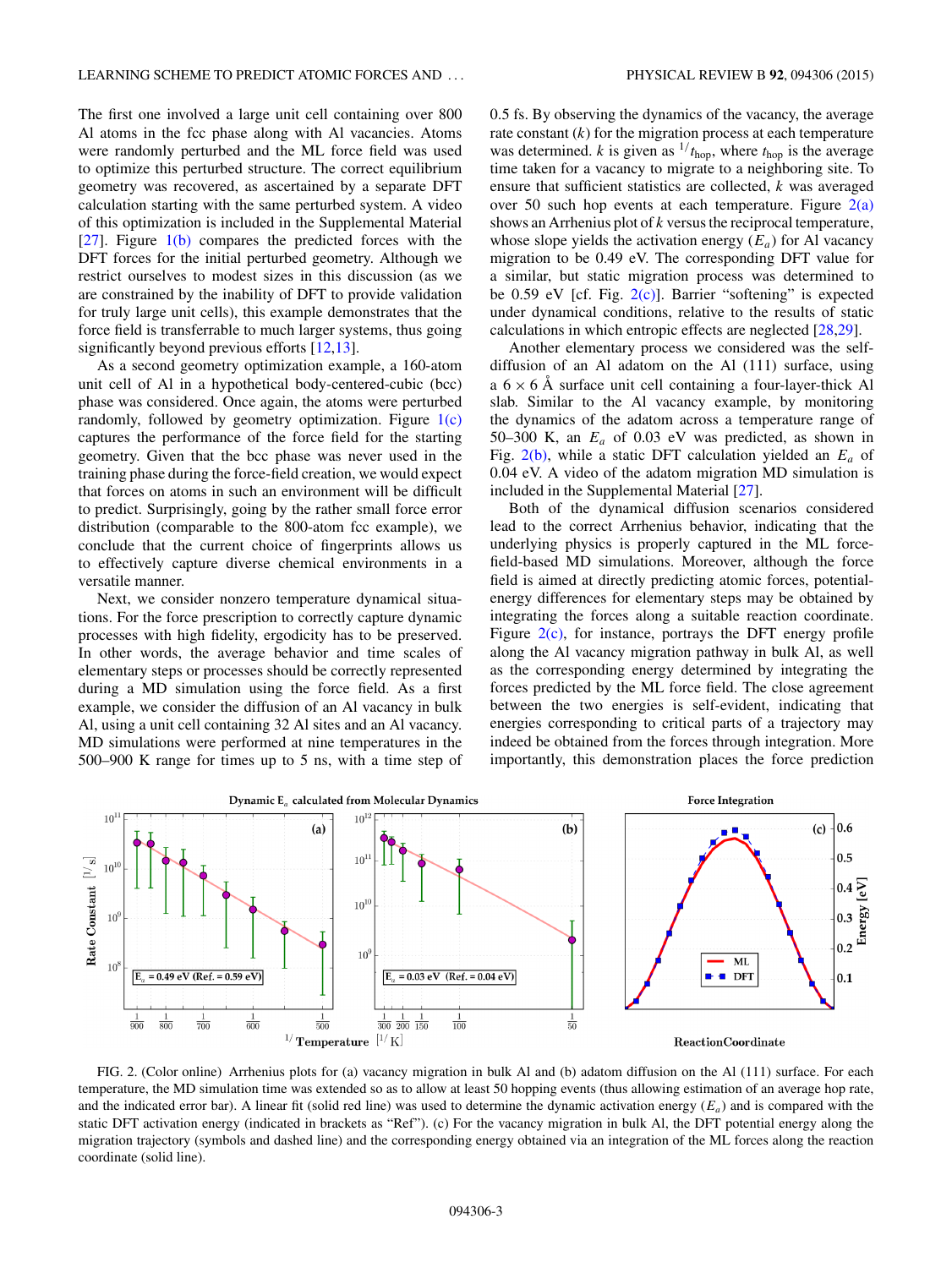

FIG. 3. (Color online) (a) Phonon band structure, (b) phonon density of states (DOS), and (c) Helmholtz free energy and constant volume heat capacity computed using the ML force field (solid lines) and DFT (dashed lines). The phonon band structure and DOS were computed using the finite atomic displacement method. Also included in (b) are the DOS results obtained from the Fourier transform of the velocity autocorrelation function (solid cyan, hatched fill).

scheme in a formally solid framework, as the predicted ML forces are shown to be consistent with the underlying potential energy.

Lastly, we evaluate the prospect of how well thermal behavior of materials can be simulated using the force-based framework. In particular, we focus on the vibrational (or phonon) density of states (DOS), which has to be properly captured to allow for accurate calculations of thermodynamic quantities, thermal expansion, thermal conductivity, etc. Figure  $3(a)$  shows the phonon band structure as determined using the ML force field and using DFT, and, in both cases, the finite-displacement method was used  $[30]$ . Figure  $3(b)$  shows the corresponding DOS, as well as the DOS computed using the Fourier transform of the velocity autocorrelation obtained from a MD simulation [\[31,32\]](#page-4-0). This latter approach implicitly includes anharmonicity to all orders (the first method, in contrast, includes just the harmonic part). The MD simulation involved a 864-atom unit cell, and a simulation time of 5 ps at 700 K. Excellent agreement of the ML force-field result with the reference DFT calculations can be seen. The deviations of the DOS computed using MD simulations relative to that obtained using the finite-displacement scheme (especially at high frequencies) may be attributed to nonzero anharmonic effects. The DOS can be utilized to determine thermodynamic properties such as the Helmholtz free energy and the constant volume heat capacity. These properties, as a function of temperature, are compared with the corresponding DFT results in Fig.  $3(c)$ . The ML force-field and DFT results are nearly indistinguishable, indicating that even under the stringent test of small atomic perturbations encountered in these situations (as opposed to the larger length-scale vacancy or adatom hops discussed earlier), the fidelity of the force prediction is preserved.

A natural question that arises at this point is how this force-field paradigm may be extended to include multiple elements. In a multielemental system, the fingerprint of an atom of a given element type may be constructed to have as many parts as the number of elements in the system. Each part would represent the arrangement of atoms of a particular elemental type around the reference atom. While this scheme requires further optimization, preliminary work shows significant promise. For two binary systems, i.e.,  $\alpha$ -Al<sub>2</sub>O<sub>3</sub> and monoclinic  $HfO<sub>2</sub>$ , the force prediction based on the concatenated multicomponent fingerprint prescription rivals that for the elemental Al in quality. A parity plot comparing the predicted force with the corresponding reference DFT result for each element type is shown in the Supplemental Material [\[27\]](#page-4-0). Given such accuracies, extension of the proposed concept to multielemental systems appears feasible.

The discussion thus far has provided an exposé of materials simulation examples that can benefit enormously from a capability to directly and rapidly predict atomic forces with demonstrable verisimilitude. This capability learns from past reference quantum-mechanical calculations of modest system sizes, but can access length scales and time scales that are significantly beyond the reaches of the reference calculations (while preserving accuracy). Examples of phenomena that can potentially be studied include transport (thermal and mass), phase transformations and chemical reactions, mechanical behavior, materials degradation and failure, etc., all within the framework of reality-mimicking nonzero-temperature dynamical simulations. Widespread use of the proposed class of learning-based *force* fields will require attending to a few critical matters. These include (i) creation of an initial compact training set of reference atomic environments appropriate for a particular materials application, and (ii) development of a capability to recognize a truly new atomic environment when such is encountered during the course of a simulation. The latter aspect is critical to evaluating when the force field is expected to fail, and, as importantly, to supplement the initial training set so as to make the force prediction scheme adapt, evolve, and continuously improve with time. Nevertheless, these hurdles have been encountered, and addressed, in the past in many big-data situations  $[2-6]$ . Hence, there is reason for (cautious) optimism in the present context of high-fidelity, adaptive, and generalizable atomic force fields.

This work was supported financially by the Office of Naval Research (Grant No. N00014-14-1-0098). The authors would like to acknowledge helpful discussions with K. B. Lipkowitz, G. Pilania, T. D. Huan, A. Mannodi-Kanakkithodi, and A. Dongare. Partial computational support through a Extreme Science and Engineering Discovery Environment (XSEDE) allocation is also acknowledged.